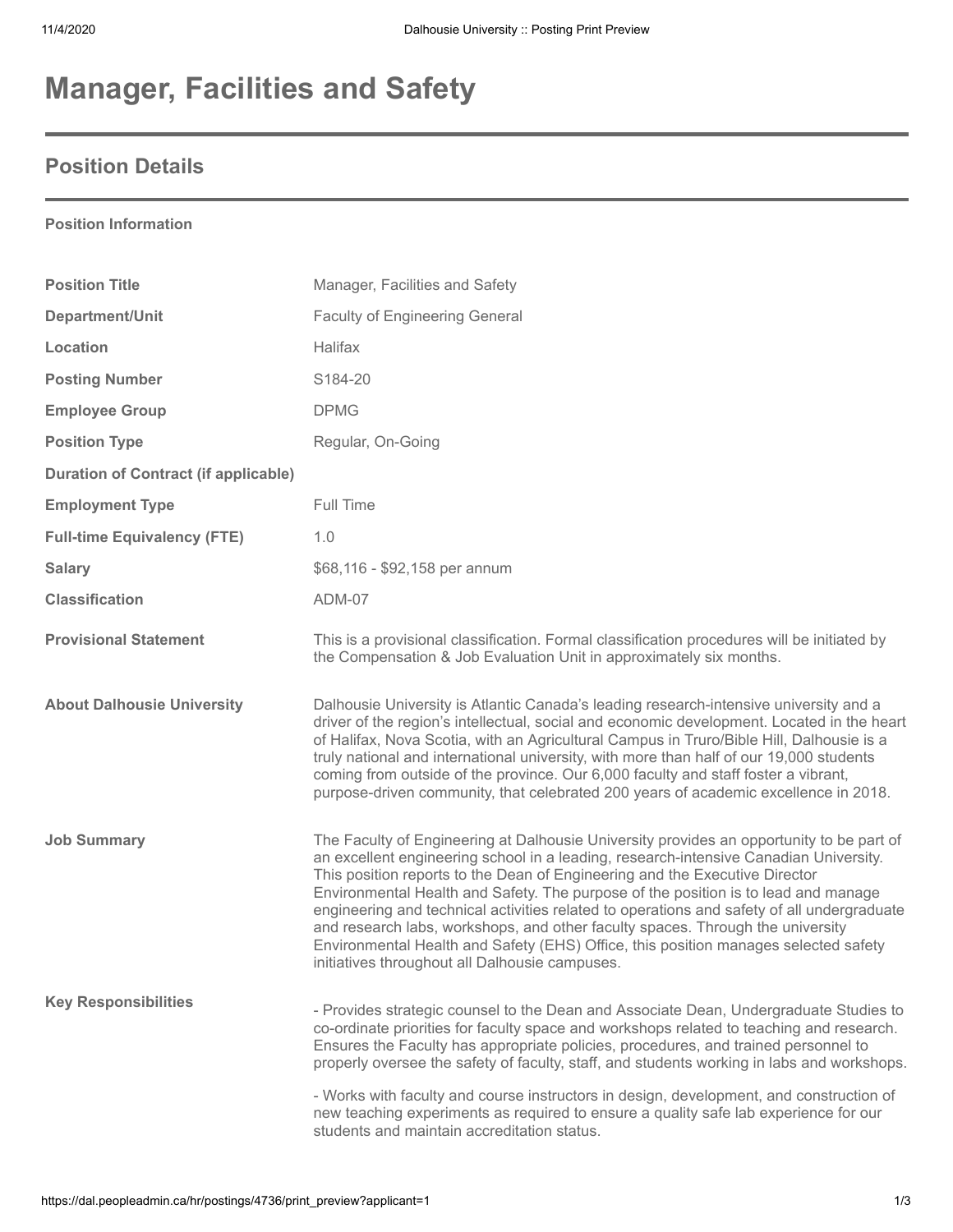| 11/4/2020<br>Dalhousie University :: Posting Print Preview<br>the contract of the contract of the contract of the contract of the contract of the contract of the contract of |
|-------------------------------------------------------------------------------------------------------------------------------------------------------------------------------|
|-------------------------------------------------------------------------------------------------------------------------------------------------------------------------------|

- The Manager supervises engineering and technical staff located within the Faculty of Engineering, the Emera ideaHUB and university EHS Office. Leads and directs staff to ensure regular inspection, maintenance, and repair of faculty equipment and vehicles is carried out. Works with Facilities Management and other university units on any maintenance, construction or renovation issues related to the Faculty facilities.

- Works closely with ideaHUB Director, and other personnel, to support development and delivery of HUB programs. Provides and/or oversees technical support for HUB projects and ensures provisions are made for appropriate training and safety orientation of all HUB participants.

- Oversees the efficient operation of campus EHS committees. Undertakes or directs safety audits and risk assessments and develops administrative controls to address noncompliance issues. Responds and assists at campus EHS emergencies and investigates incidents.

- Works as part of the University EHS Office to manage selected EHS programs for all Dalhousie campuses, including Halifax, Truro, and New Brunswick locations. Acts as liaison to local regulatory bodies on EHS matters.

**Note**

| Qualifications                   | Bachelor of Engineering with 5 years' relevant experience (or equivalent combination of<br>training and experience). Must be registered, or be eligible for registration, with<br>Engineers Nova Scotia. Experience /training in environmental health and safety<br>required. Excellent organizational, leadership and management skills are required. A<br>demonstrated competency in supervision of support staff, project management and<br>research support services required. Excellent communication skills (both written and<br>oral) required. Canadian Registered Safety Professional (CRSP), or CRSP eligible, an<br>asset. |
|----------------------------------|---------------------------------------------------------------------------------------------------------------------------------------------------------------------------------------------------------------------------------------------------------------------------------------------------------------------------------------------------------------------------------------------------------------------------------------------------------------------------------------------------------------------------------------------------------------------------------------------------------------------------------------|
| <b>Job Competencies</b>          | The successful candidate is expected to demonstrate proficiency in Dalhousie's core<br>and leadership competencies (https://www.dal.ca/dept/leaders.html), in particular:<br>- Respect & Inclusion<br>- Thinking and Acting Strategically<br>- Relationship Building<br>- Resource & Process Management<br>- Change & Innovation                                                                                                                                                                                                                                                                                                      |
| <b>Additional Information</b>    | Dalhousie University supports a healthy and balanced lifestyle. Our total compensation<br>package includes a defined benefit pension plan, health and dental plans, a health<br>spending account, an employee and family assistance program and a tuition assistance<br>program.                                                                                                                                                                                                                                                                                                                                                      |
| <b>Application Consideration</b> | Applications from university employees and external candidates are given concurrent<br>consideration. Among short-listed candidates, university employees will be given special<br>consideration.<br>We thank all applicants for their interest, however, only candidates selected for an<br>interview will be contacted.                                                                                                                                                                                                                                                                                                             |
| <b>Diversity Statement</b>       | Dalhousie University is committed to fostering a collegial culture grounded in diversity<br>and inclusiveness. The university encourages applications from Indigenous persons,<br>persons with a disability, racially visible persons, women, persons of a minority sexual<br>orientation and/or gender identity, and all candidates who would contribute to the<br>diversity of our community. For more information, please visit<br>www.dal.ca/hiringfordiversity.                                                                                                                                                                  |

#### **Posting Detail Information**